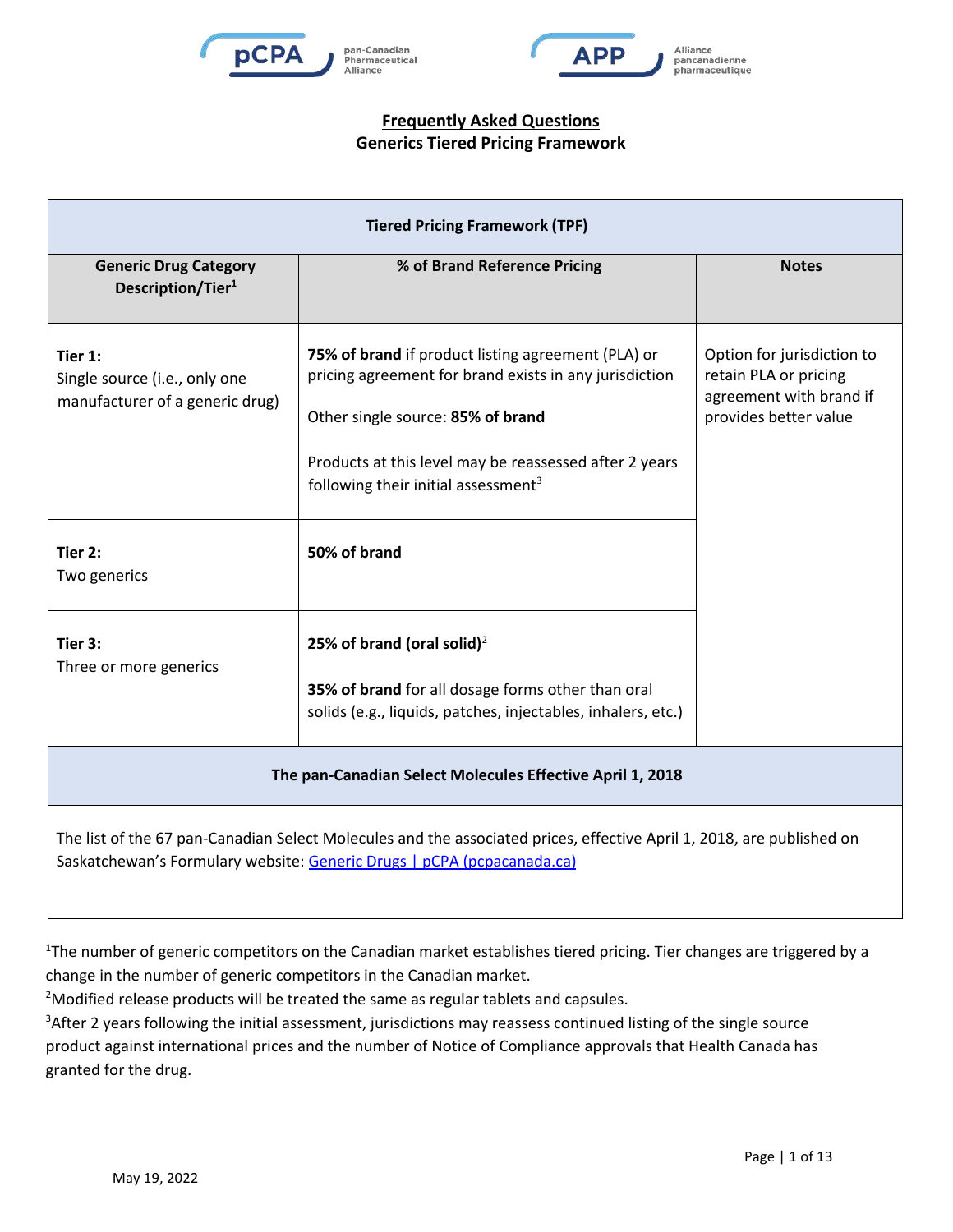





## **TERMS AND ABBREVIATIONS FOR THE PURPOSES OF THE FAQS**

| <b>Calculated Unit Price:</b>       | The price of a generic product as assessed by the pCPA Office.                                                                                                                                                                                                                                                     |  |
|-------------------------------------|--------------------------------------------------------------------------------------------------------------------------------------------------------------------------------------------------------------------------------------------------------------------------------------------------------------------|--|
| <b>Existing Generic Category:</b>   | A group of generic products which has been previously established<br>through the TPF.                                                                                                                                                                                                                              |  |
| <b>Exiting Manufacturer:</b>        | The manufacturer with a generic product DIN/NPN that is exiting the<br>Canadian market.                                                                                                                                                                                                                            |  |
| <b>Market Entrant:</b>              | New generic DIN/NPN entering the Canadian market or seeking listing<br>on a public drug formulary.                                                                                                                                                                                                                 |  |
| <b>Market Entry Assessment:</b>     | Assessment of a Market Entrant for a generic product which may result<br>in a Tier change (Tier $1 \rightarrow$ Tier 2 or 3, or Tier 2 $\rightarrow$ 3) and/or the<br>associated price change for generic products which are currently listed<br>or applying to be listed on a public drug formulary.              |  |
| <b>Market Exit Assessment:</b>      | Assessment of a Market Exit for a generic product, which has exited the<br>Canadian market on or after April 1, 2018, which may result in a Tier<br>change (Tier 3 $\rightarrow$ 1 or 2, or Tier 2 $\rightarrow$ 1) and the associated price<br>change for the remaining generic products in the generic category. |  |
| <b>Market Exit:</b>                 | Generic DIN/NPN exiting the Canadian market through cancelled<br>DIN/NPN status, dormancy, or discontinuation without supply (details<br>included in this document).                                                                                                                                               |  |
| New Generic Category <sup>1</sup> : | A new group of generic products that has not previously existed in the<br>TPF and is established in the TPF as a result of a Market Entry<br>Assessment or Market Exit Assessment.                                                                                                                                 |  |
| <b>Not Assessable Product:</b>      | A generic product is deemed a Not Assessable Product when the<br>DIN/NPN is listed in any jurisdiction prior to April 1, 2014 and is not part<br>of an Existing Generic Category. The pCPA Office will provide a<br>Suggested Submitted Price as a result of the submission.                                       |  |
| pCPA Office:                        | pan-Canadian Pharmaceutical Alliance Office                                                                                                                                                                                                                                                                        |  |
| <b>Product Distribution:</b>        | Generic DIN/NPN's availability for sale and distribution, for example, as<br>evidenced through available supply at a provincial wholesaler.                                                                                                                                                                        |  |
| <b>Submitting Manufacturer:</b>     | The manufacturer submitting a Market Entry or Market Exit form for<br>assessment.                                                                                                                                                                                                                                  |  |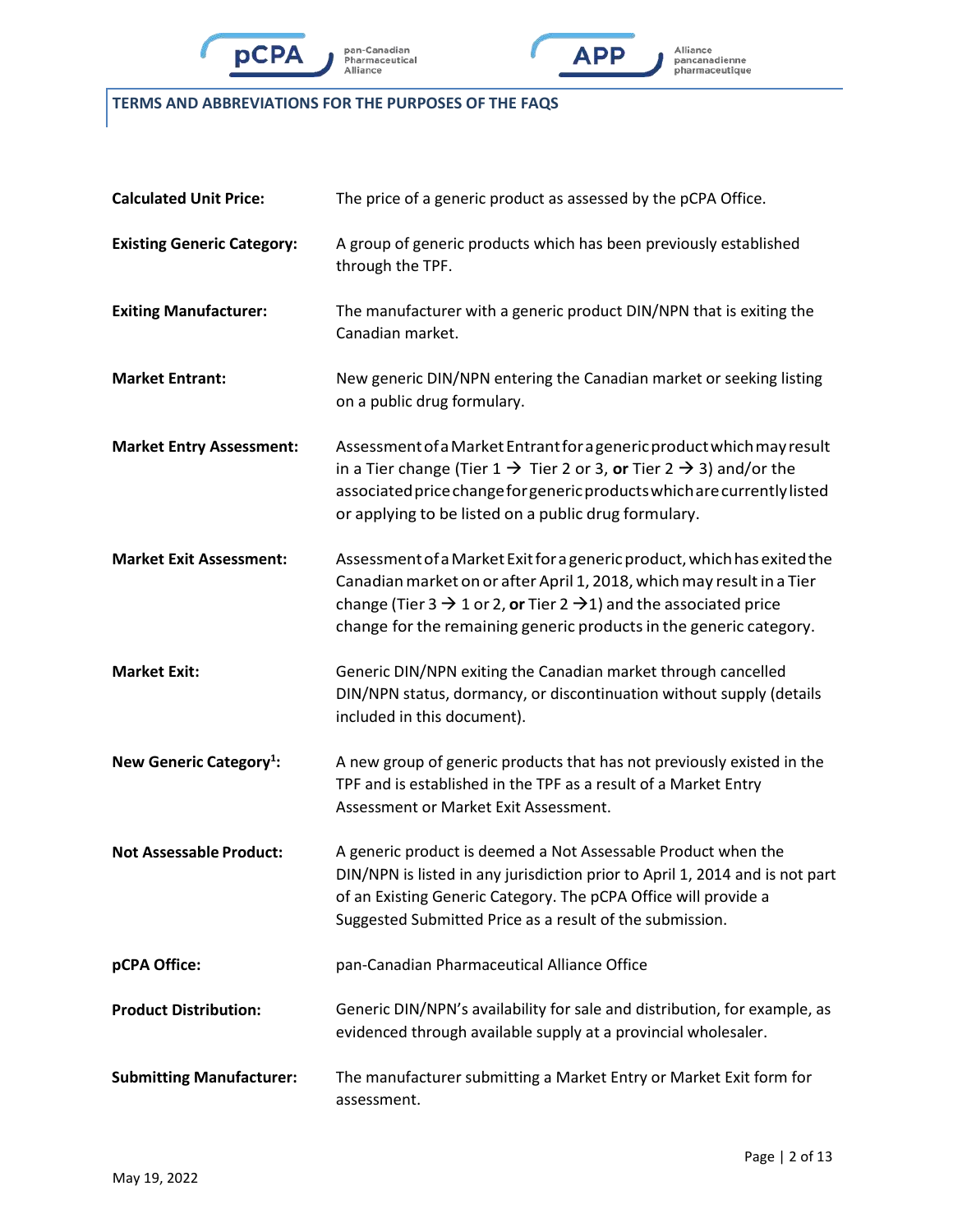

pan-Canadian Pharmaceutical



| <b>Suggested Submitted Price:</b> | The lowest generic DIN/NPN price listed in any jurisdiction across<br>Canada.                                                                                        |
|-----------------------------------|----------------------------------------------------------------------------------------------------------------------------------------------------------------------|
| TPF:                              | Tiered Pricing Framework, also referred to as "The Framework". The TPF<br>includes Market Entry Assessments and Market Exit Assessments.                             |
| Line Extension:                   | A new strength of a generic drug product formulation sold by the<br>manufacturer that contains the same active ingredient or ingredients in<br>the same dosage form. |
| <b>Historical Products:</b>       | Generic products whose brand reference product is classified as<br>cancelled post-market on the Health Canada Drug Product Database on<br>or before April 1st, 2014. |

 $1$  Generic interchangeability is established at the jurisdictional level

### **EXPECTATIONS ON OR AFTER APRIL 1, 2018**

**The Framework requires that any generic DIN/NPN entering the Canadian market after April 1, 2014, and that any generic DIN/NPN exiting the Canadian market on or after April 1, 2018, is compliant with the following pricing Tiers:**

- Tier 1 (Single Source/One generic at 85% of brand reference price) jurisdictions will confirm if a Brand Product Listing Agreement exists; if so, then Tier 1 drops to 75%.
- Tier 2 (Dual Source/Two generics at 50% of brand reference price).
- Tier 3 (Multi Source/Three or more generics @ 25% of brand reference price) oral solid dosage forms including modified release drugs.
- Tier 3 (Multi Source/Three or more generics at 35% ofbrand reference price) non-oral solid dosage forms.
- Line Extension
- Historical Products
- pan-Canadian Select Molecule Price List: [Generic Drugs | pCPA](https://www.pcpacanada.ca/generic-drug-framework)  [\(pcpacanada.ca\)](https://www.pcpacanada.ca/generic-drug-framework)

Jurisdictions and manufacturers are expected to work in good faith to apply the Framework and to resolve any conflicts or disagreements, to the extent possible under each jurisdiction's legislation.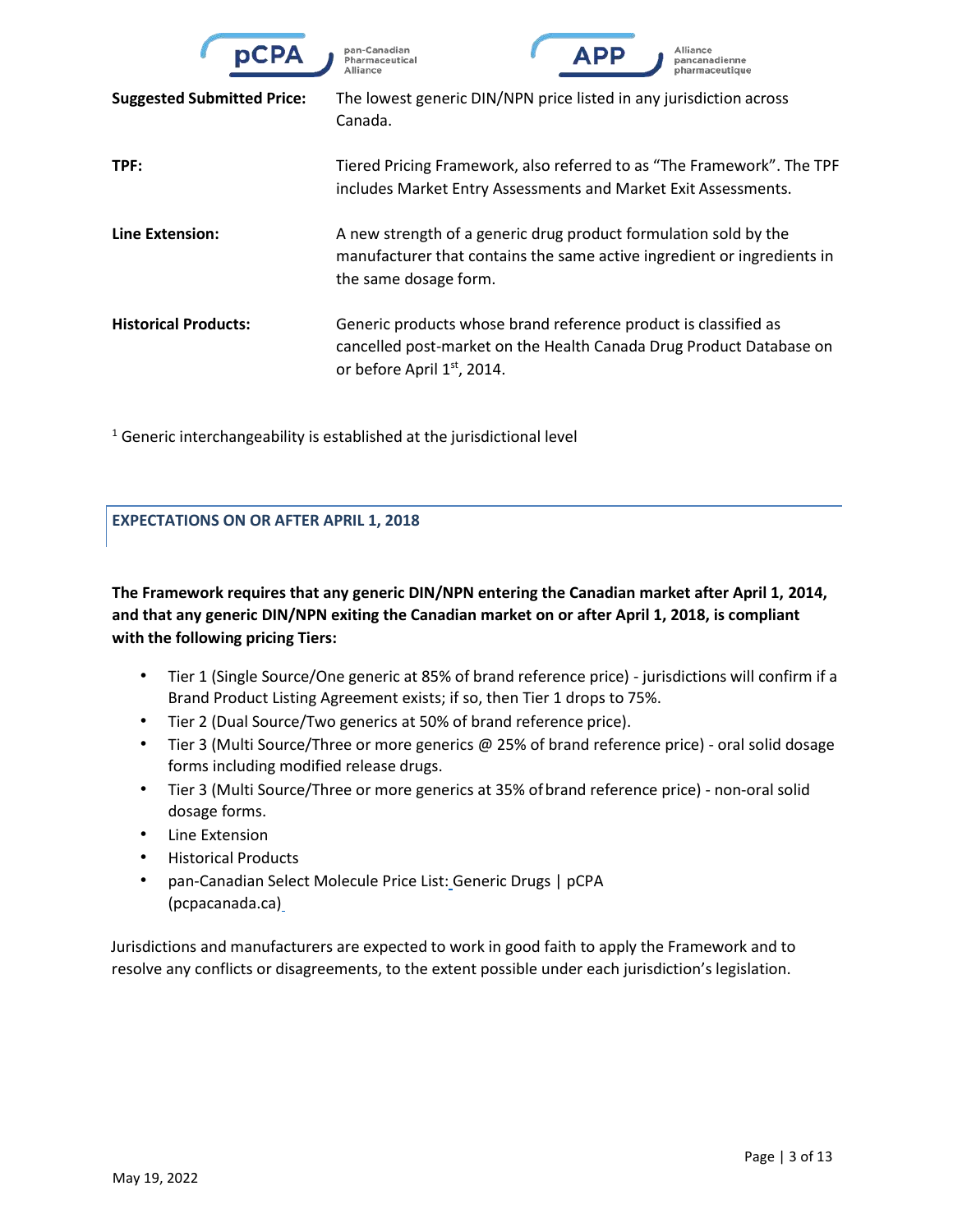





### **1. Q: What products are subject to the Framework?**

**A:** The Framework applies to any generic product, wherein the currently or previously available brand reference product was eligible for reimbursement by any jurisdiction.

Line Extensions of existing generic products may be processed through the Line Extension Policy (See question 30) if a relevant Brand Reference Product has not been marketed in Canada.

### **2. Q: What is the "Price Confirmation Process"?**

**A:** The "Price Confirmation Process" is the centralized process to determine the price and tier of Market Entrants and Exits and their competitors. Manufacturers are requested to submit the TPF Pricing Confirmation Form by e-mail for all Market Entrants (including pan-Canadian Select Molecules) and Market Exits at [pCPAGenericsOffice@ontario.ca.](mailto:PCPAGenericsOffice@ontario.ca)

The pCPA Office will verify that the Framework applies to the product, determine the appropriate price tier, and advise the Submitting Manufacturer, and all jurisdictions of the completed assessment.

The pCPA Office will provide notification to affected manufacturers when an assessment results in a Tier change.

## **3. Q: What about products, such as oral solid cancer products and products for HIV and tuberculosis etc., that are not listed on all formularies but in some cases are reimbursed by public drug plans?**

**A:** If a product is listed on the public drug plan formulary in any jurisdiction it is subject to the framework and must be submitted for price confirmation through the centralized process.

#### **4. Q: What about biosimilars?**

**A:** Biosimilars are outside the scope of the Framework.

#### **5. Q: How is "competitor" defined for the purposes of assigning the appropriate tier within the TPF?**

**A:** For the purposes of confirming the appropriate tier, "competitor" means any product that has a Notice of Compliance (with an associated DIN) and has:

- A "Marketed" or "Approved" Status on Health Canada's Drug Product Database; and
- Supply available in the 12 months leading up to a submission in any jurisdiction as evidenced by product distribution, such as through provincial distributors/wholesalers. Please note:
- Although Market Exit tests will not be applied in assigning the appropriate tier, if a product associated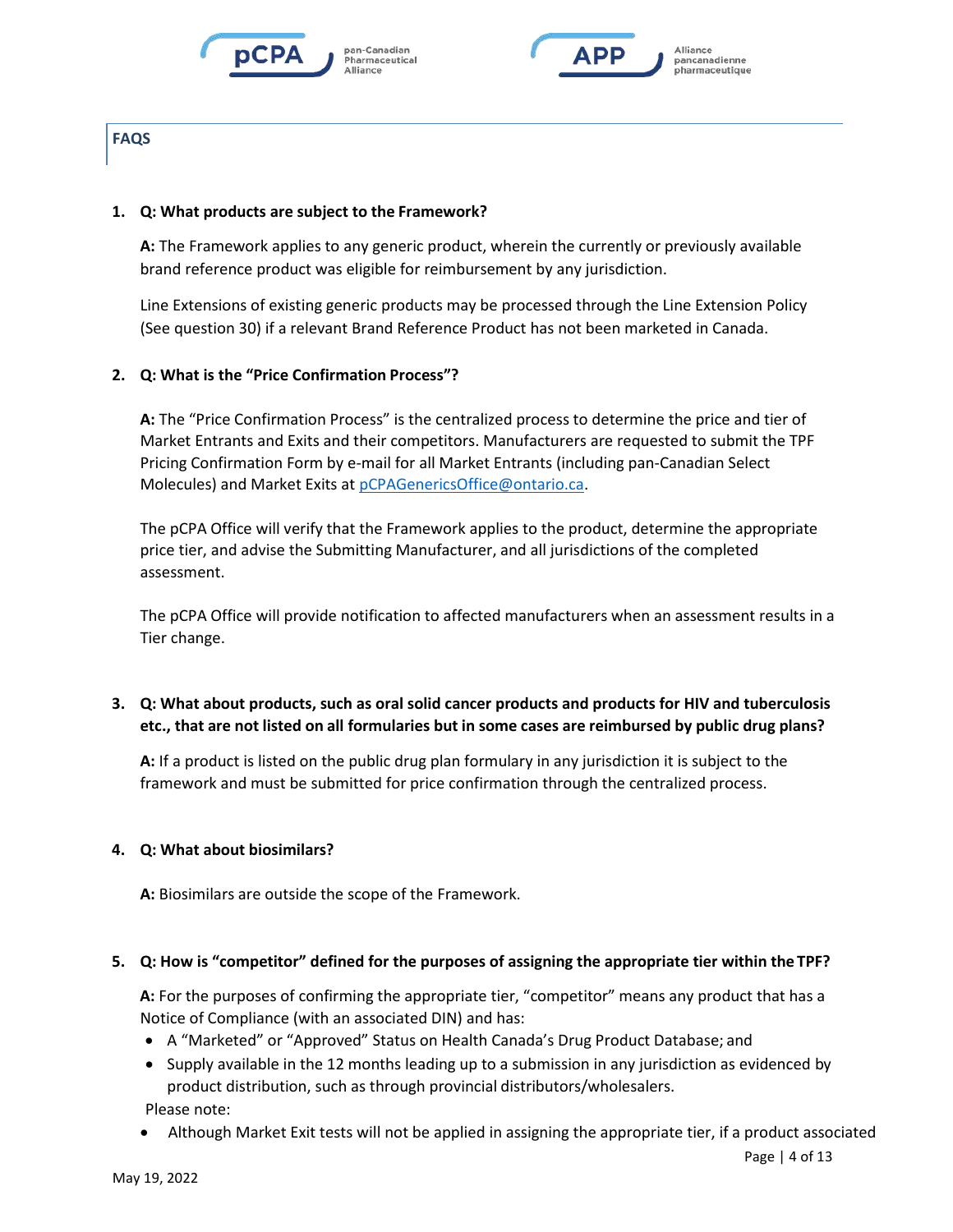



• Assigning the appropriate tier within the TPF for products with a Natural Product Number (NPN) will take place on a case-by-case basis.

### **6. Q: How will the brand reference price be determined for the purposes of the TPF?**

**A:** Apart from the exceptions outlined below, as of April 1, 2018, all jurisdictions will use Ontario's brand reference price for all New Generic Categories that are established on or after April 1, 2018.

- When an assessment *results in a tier change*, Existing Generic Categories established through the TPF prior to April 1, 2018, will use the established Ontario brand reference price (established when the first generic triggered the TPF generic category)
- When an assessment *does not result in a tier change*, Existing Generic Categories established through the TPF prior to April 1, 2018 will continue to use the previously established British Columbia brand reference price for British Columbia. For all other jurisdictions the previously established Ontario Brand Reference price will continue to apply.

Please note:

- The BC brand reference price is established with the price for the LCA drug comparator, as defined in the Drug Price Regulation B.C. Reg. 344/2012.
- New Brunswick cannot accept a calculated price that is higher than the listed unit price in any other jurisdiction in Canada.

# **7. Q: What happens if the marketed brand reference product is not a benefit on the Ontario Drug Benefit Formulary?**

**A:** The following sequence of jurisdictions will be used to establish the Brand Reference Price:

1) Alberta, 2) Saskatchewan, 3) British Columbia, 4) Manitoba, 5) Nova Scotia, 6) New Brunswick, 7) PEI, 8) Newfoundland & Labrador, 9) Yukon

# **8. Q: What happens if the brand reference price has increased after the first generic was assessed through the TPF?**

**A:** The brand reference price is established when the first generic is assessed through the TPF. This established brand reference price will be used for all future assessments.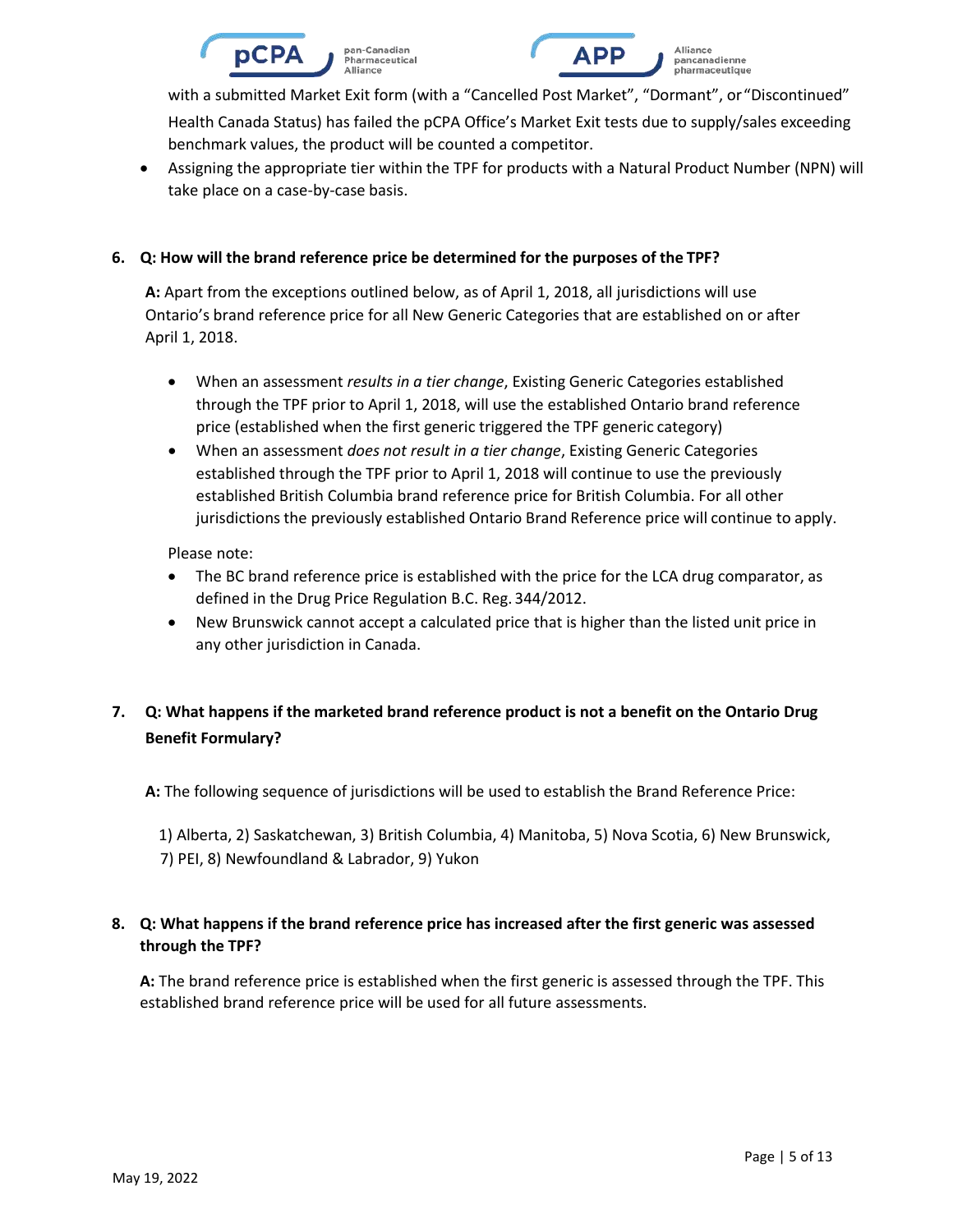



# **9. Q: What happens in the event that the brand reference product is no longer marketed in Canada?**

**A:** The historical product policy applies to generic products whose brand reference product meets specific criteria, and who are in a drug category which has not previously undergone pCPA assessment. Recognizing the potential issues with the use of historical brand reference prices, these assessments, are subject to a maximum price reduction relative to existing generic pricing. To be eligible for this maximum price decrease, the Brand Reference Product:

- Must be classified as Cancelled Post-Market (CPM) according to the Health Canada Drug Product Database.
- CPM status must be effective on or before April  $1<sup>st</sup>$ , 2014.

\*For more information about the historical product policy, refer to question 10.

If the criteria for the historical product policy is not met, the historical price of the reference brand will be used to establish the brand reference price for the generic category as per the following sequence of jurisdictions:

> 1) Ontario, 2) Alberta, 3) Saskatchewan, 4) British Columbia, 5) Manitoba, 6) Nova Scotia, 7) New Brunswick, 8) PEI, 9) Newfoundland & Labrador, 10) Yukon

If current or historical Brand Reference Pricing is not available in any jurisdiction of the New Generics Initiative, Quebec's current Brand Reference Pricing will be used. Further, if the current Quebec pricing is unavailable, Quebec's historical Brand Reference Pricing will be used.

**10.** Q: How does the pCPA apply the historical product policy?

A: For the historical products policy, a maximum price reduction will be applied for the assessment relative to currently marketed generic products in the price category. The maximum price decrease applied will be relative to the number of generic categories in the market and the tier in which the product enters the market. A maximum price reduction for a product assessed at Tier 2 is 10%. For a product assessed as Tier 3, the maximum price reduction is 30%. A product transitioning from Tier 2 to Tier 3 is 30%. For more information, regarding how the historical product policy is applied, please refer to the Historical Products Policy Examples document.

Current prices may vary by jurisdiction. The price used for pCPA assessment will be determined based on the existing sequence of jurisdictions:

- 1) Ontario, 2) Alberta, 3) Saskatchewan, 4) British Columbia, 5) Manitoba, 6) Nova Scotia, 7) New Brunswick, 8) PEI, 9) Newfoundland & Labrador, 10) Yukon
- If more than one generic exists in the jurisdiction, the lower price of the two is used for the assessment.

If the standard TPF assessment results in a lower price (higher price reduction (%)) than the maximum price reduction, a revised assessment will be applied, in which the maximum price decrease is applied.

Proportionate price decreases are assessed relative to existing generic pricing in the selected jurisdiction.

If the pCPA assessment price for a market entry is higher than existing generic pricing in a specific jurisdiction, that jurisdiction is not expected to implement a price increase.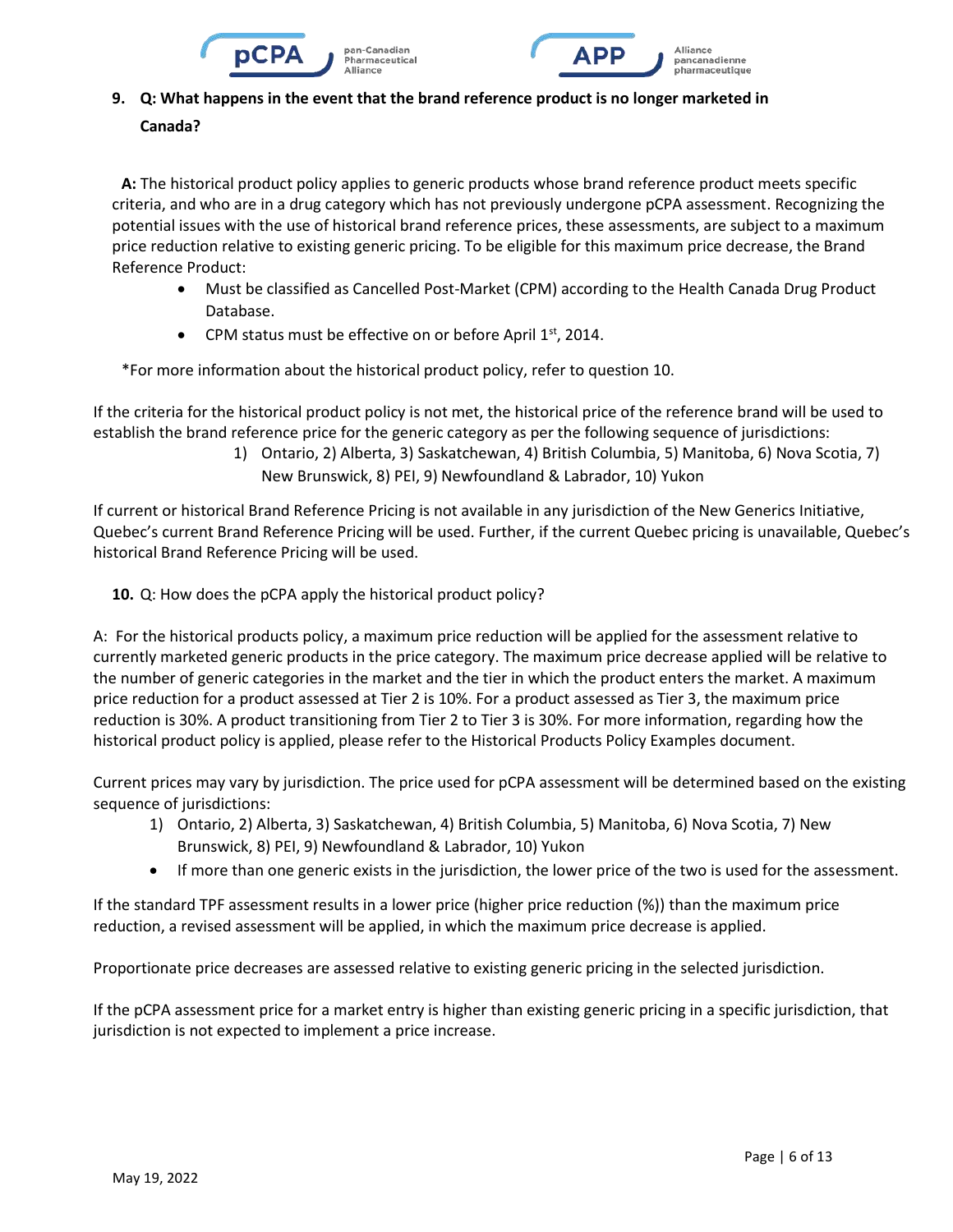



**A:** The pCPA Office will conduct a historical analysis of the generic and brand prices to identify the appropriate brand reference price.

Please note: Ontario will continue to use the brand reference prices as determined under Ontario Regulation 201/96.

### **12. Q: How are product listing agreements addressed under the Framework?**

**A:** Jurisdictions may retain pricing agreements with the brand product if they provide better value than the generic products. Jurisdictions commit to not actively seeking agreements with brand companies that would preclude generic entry.

### **13. Q: What is the Generic TPF Pricing Confirmation Form and where is it found?**

**A:** A TPF Pricing Confirmation Form for Market Entrants (including pan-Canadian Select Molecules) or Market Exits must be filled out and returned to the pCPA Office for all Market Entry/Exit submissions. The TPF Pricing Confirmation forms can be found here[: Generic Drugs | pCPA](https://www.pcpacanada.ca/generic-drug-framework)  [\(pcpacanada.ca\)](https://www.pcpacanada.ca/generic-drug-framework)

The submission of a Market Entry/Exit Assessment means a manufacturer:

- a) Confirms that it is currently able to supply the product which it is submitting foran assessment at the distribution level in a quantity sufficient to meet the anticipated demand for the product in the jurisdiction in which it is listed; and
- b) Acknowledges that the pCPA Office and jurisdictions may undertake further action to confirm supply; and
- c) Accepts Terms & Conditions on the TPF Pricing Confirmation Form

## **14. Q: What happens after the pCPA Office completes the TPF assessment for a Market Entry or Exit submission?**

**A:** The pCPA Office will notify jurisdictions, the Submitting Manufacturer (and competitors if there is a change in tier) of the assessed tier and price.

- For Market Entrants: all competitors currently listed at higher prices must adjust their prices to match the assessed price established through the TPF during jurisdictions' next regular/scheduled formulary updates.
- For Market Exits: all competitors currently listed will be given the opportunity to adjust their prices to match the assessed price point established through the TPF during jurisdictions' next regular/scheduled formulary updates.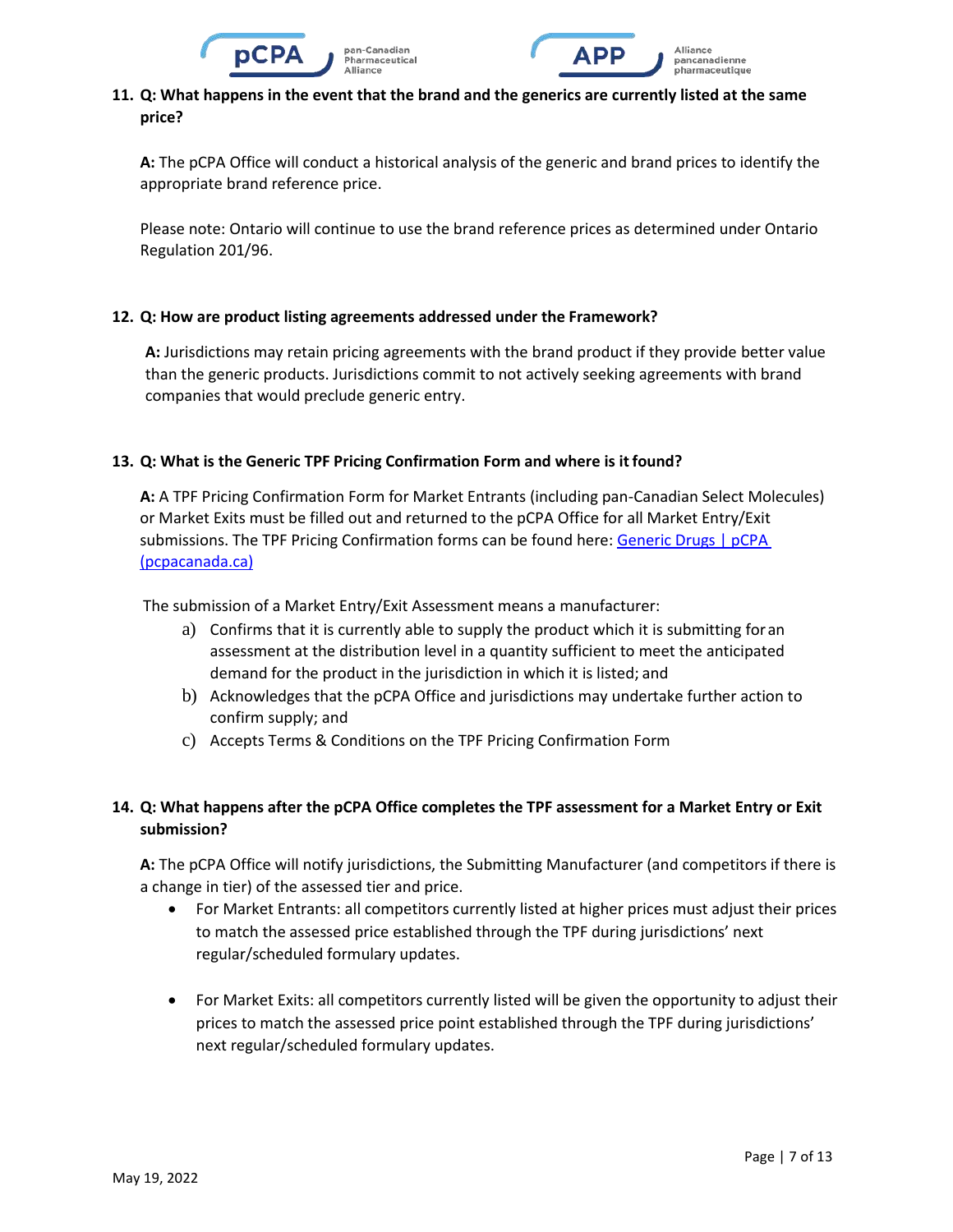



# **15. Q: What if a manufacturer's Submitted Unit Price on the TPF Pricing Confirmation Form exceeds the pCPA Office's Calculated Unit Price?**

**A:** If the manufacturer's Submitted Unit Price exceeds the pCPA Office's Calculated Unit Price, the manufacturer will have the opportunity to review the Calculated Unit Price and respond to the pCPA Office. In the case that the manufacturer declines the assessment, they are deemed "noncompliant" by the pCPA Office. "Non-compliant" products are subject to process outlined in Q#16.

## **16. Q: What is a "Non-Compliant Assessment"?**

**A:** A "Non-Compliant Assessment" means any situation for any generic product wherein the manufacturer is not in agreement with the pCPA Office's Calculated Unit Price and will not provide their product to jurisdictions at the Calculated Unit Price. Non-compliant products may not be listed or may be delisted if a manufacturer does not comply with the established tier.

Jurisdictions will provide all manufacturers with generic products in a New or Existing Generic Category an opportunity to adjust prices according to the pCPA Office's assessment. If the price is not adjusted to match the pCPA's Calculated Unit Price it will be considered a "Non-Compliant Assessment" and the jurisdictions may be required, according to their policies/regulations/legislation to only fund the lowest cost alternative price.

When a submitting manufacturer is compliant with the pCPA Calculated Unit Price, competitors are expected to adjust their prices to pCPA's Calculated Unit Price. The manufacturer will be notified of the pCPA assessment by the pCPA Office (tier change) or by any jurisdiction. Tier/price changes for competitors will occur for a jurisdiction only when that jurisdiction undergoes a regular/scheduled formulary update. Jurisdictions commit to adherence to formulary submission deadlines and listing deadlines.

# **17. Q: What if the number of competitors increases resulting in a change in the applicable Pricing Tier?**

**A:** In the event that the number of competitors increases resulting in a change in the applicable Pricing Tier all manufacturers in the class will have the opportunity to review and accept or decline the pCPA's Calculated Unit Price at the new Pricing Tier. In the case that the manufacturer declines the assessment, they are deemed "non-compliant" by the pCPA Office. Non-compliant products may not be listed or may be delisted if a manufacturer does not comply with the established Tier/price.

## *Example #1:*

*Currently, Generic Competitor '1' and Generic Competitor '2' are marketed in Canada. Both are listed at 50% of brand. A new Generic Competitor '3' submits a TPF Pricing Confirmation Form to the pCPA*

*Office. The pCPA Office will assess the Submitting Manufacturers TPF Pricing Confirmation Form and determine that the* Generic Category *now has three competitors. Therefore, the new compliant price is 25% of brand. The pCPA Office will communicate the new compliant price and tier to all three competitors.*

Page | 8 of 13 *In the event that Generic Competitor '3' chooses not to submit to a jurisdiction for listing at the*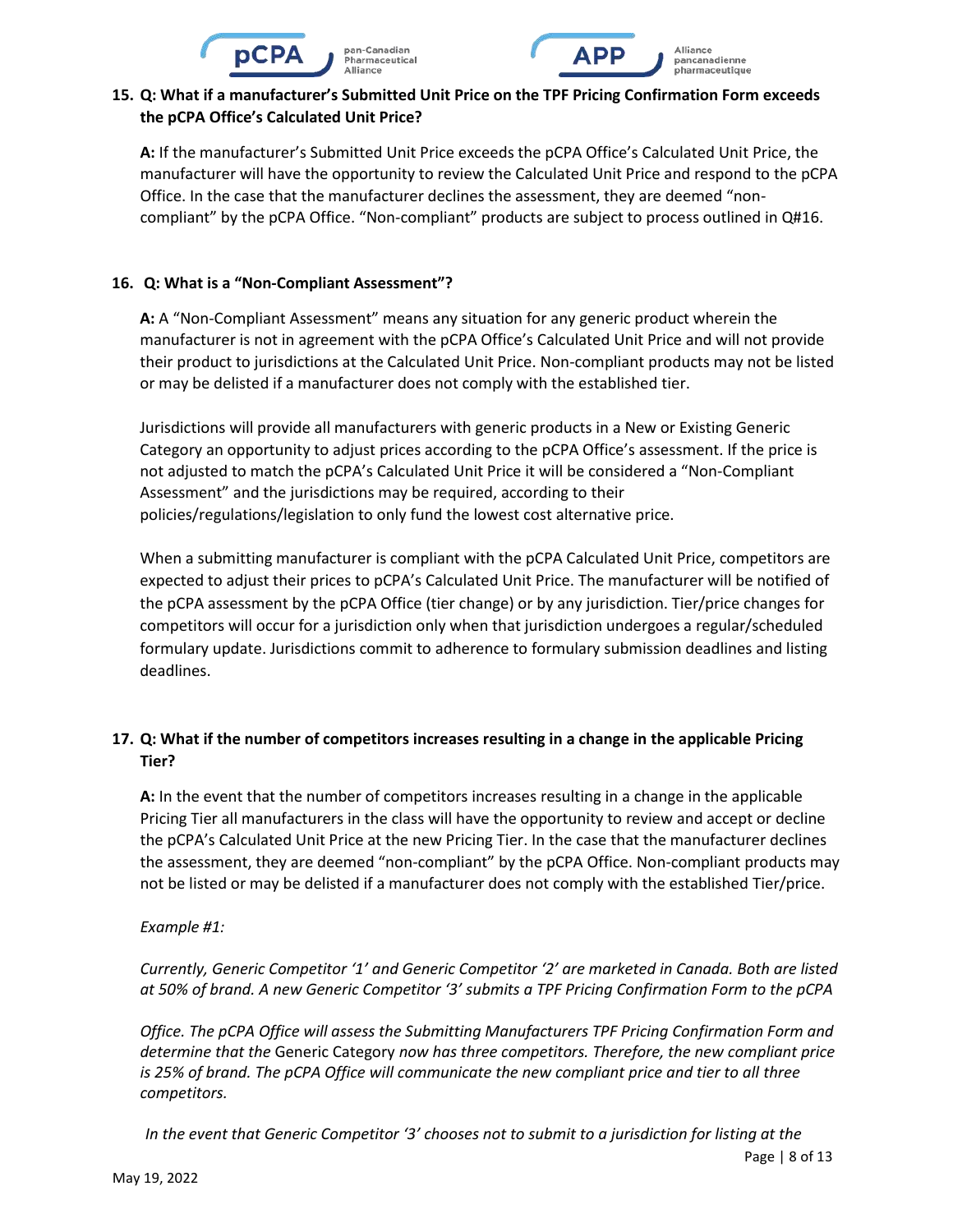



#### **18. Q: What is included in the Calculated Unit Price?**

**A:** The final accepted price will represent the manufacturers "per unit" product price under the Framework should the product be listed in a jurisdiction, regardless of whether the brand product is currently listed. For greater certainty, the final reimbursement price may include upcharges and mark-ups as allowed by each jurisdiction's policies and regulations.

## **19. Q: Are manufacturers required to submit to individual jurisdictions for listing on a provincial formulary?**

**A:** Yes. Manufacturers are required to make submissions for listing in individual jurisdictions based on the result of the price confirmation process. Jurisdictions may have additional submission requirements (e.g., other forms) that are required to be completed and submitted as part of a complete submissions package. Jurisdictions retain sole discretion over the final coverage decision of products listed on public drug plan formularies.

## **20. Q: What happens when a product that has been assessed by the pCPA Office is already listed at a price higher than the pCPA Office's Calculated Unit Price in a jurisdiction?**

**A:** Once a TPF Pricing Confirmation Form has been received and assessed by the pCPA Office, all competitors are expected to adjust their price to match the pCPA's Calculated Unit Price in all jurisdictions, including where the product was listed prior to pCPA assessment. If the price is not adjusted to match the pCPA's Calculated Unit Price it will be considered non-compliant. Generic products deemed non-compliant through the TPF may be delisted from public drug plan formularies.

## **21. Q: What about products that were listed in at least one jurisdiction prior to April 1, 2014?**

**A:** The following is the process for products that were listed in at least one jurisdiction prior to April 1, 2014:

- DINs/NPNs will continue to be submitted to the pCPA Office.
- For Generic Categories that have not been established through the TPF, the pCPA Office will confirm that the DIN/NPN was listed in at least one jurisdiction prior to April 1,2014.
- The pCPA Office will respond to the manufacturer advising that the DIN/NPN is a Not Assessable Product under the Tiered Pricing Framework.
- The pCPA Office will provide the manufacturer and jurisdictions a "Suggested Submitted Price" that will be based on an analysis of the lowest listed DIN/NPN price listed in any jurisdiction across Canada.
- As explained in Q#19, manufacturers must then follow the appropriate submission requirements when seeking listing on a public drug plan formulary. Any existing jurisdictional policy, legislation, or regulations will apply.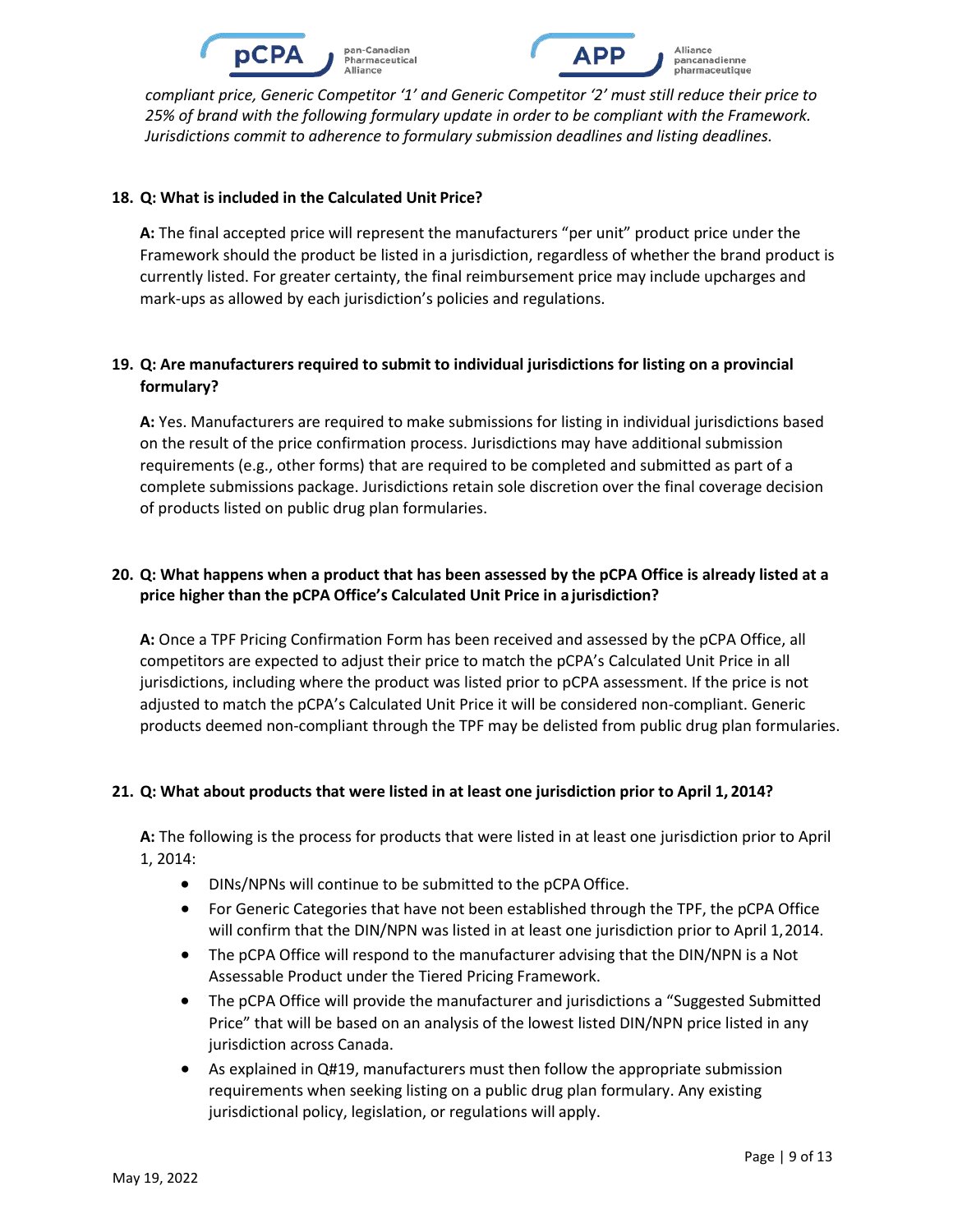



For further clarity, this process applies in situations where a generic product was already listed in one or more jurisdictions prior to April 1, 2014; however, it is now seeking listing on another public drug plan formulary.

#### **22. Q: Are price increases considered under the Framework?**

**A:** Price increases are only considered under the Framework under the Market Exit Assessment process, when one or more competitors have left the market and a Market Exit Assessment may result in a tier change (Tier 3 to 2 or 1, or Tier 2 to 1).

## **23. Q: Will jurisdictions still consider price increase requests outside of the Market Exit Assessmentprocess?**

**A:** Generic products which have applied through the Market Exit evaluation process and have successfully been granted a tier change as a result of 1 or more competitor(s) leaving the market are not eligible to apply for further price increases. Price increase requests for generic products that are not affected by the TPF may be considered by jurisdictions as per current established jurisdictional processes. A central process for price increase applications is being contemplated for potential implementation effective April 1, 2019.

# **24. Q: How does the pCPA Office become aware of a change in the number of competitors, specifically when one or more exits the market?**

**A:** Either generic manufacturers or the pCPA jurisdictions may notify the pCPA Office of an eligible Health Canada status change taking place on or after April 1, 2018.

#### **25. Q: What triggers a Market Exit Assessment?**

**A:** The eligibility evaluation conducted by the pCPA Office for the "Market Exit" Assessment is triggered when the number of competitors in a Generic Drug Category changes as a result of a product exiting the market on or after April 1, 2018. There is no retroactivity, therefore market change triggers taking place prior to April 1, 2018, are not eligible.

# **26. Q: Which Health Canada status changes are eligible for pCPA Office consideration and what are the sources of this information?**

**A:** A manufacturer or a jurisdiction may apply for a Market Exit Assessment when a generic DIN/NPN has exited the market as evidenced by a status change on or after April 1, 2018, on one more of the following sources:

- *a)* Cancelled Post Market Status(*[https://health-products.canada.ca/dpd-bdpp/index-eng.jsp\)](https://health-products.canada.ca/dpd-bdpp/index-eng.jsp)*
- b) Dormant Status [https://health-products.canada.ca/dpd-bdpp/index-eng.jsp\)](https://health-products.canada.ca/dpd-bdpp/index-eng.jsp)

c) Discontinued status,"no" reversal of decision status, and no remaining supply

[\(https://www.drugshortagescanada.ca/search?perform=0\)](https://www.drugshortagescanada.ca/search?perform=0)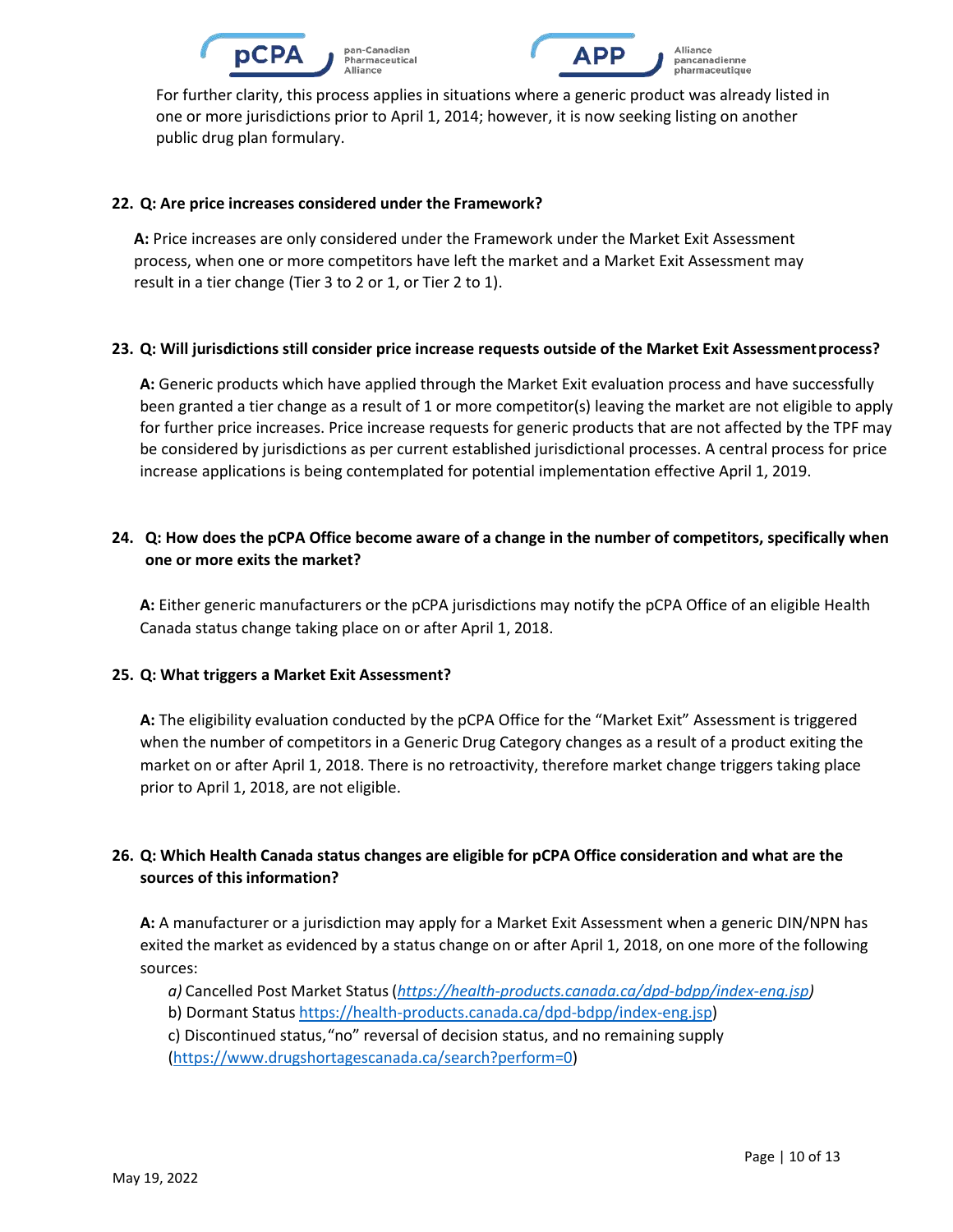



#### **27. Q: Which Generic Categories are exempt from Market Exit Assessments?**

**A:** The select 67 pan-Canadian Molecules are exempt from Market Exit Assessments, which can be foun[d](http://formulary.drugplan.ehealthsask.ca/PDFs/April%202018%20-%20pan-Canadian%20Molecules%20new.pdf) [here: Generic Drugs | pCPA \(pcpacanada.ca\)](http://formulary.drugplan.ehealthsask.ca/PDFs/April%202018%20-%20pan-Canadian%20Molecules%20new.pdf)

#### **28. Q: How does the pCPA Office evaluate Market Exit Assessment?**

**A:** Once a status change occurs in one of the resources outlined in Q#26 on or after April 1, 2018, the pCPA Office will seek confirmation through a "Market Exit Confirmation Form" from the exiting manufacturer. The exiting manufacturer will have 5 Business Days to respond to the Market Exit Confirmation Form, establishing that there is no intention to re-enter the Canadian market within 1 year of the date the manufacturer completed the Market Exit Confirmation Form. If it is confirmed that at the time of market exit confirmation, there is intention to re-introduce the generic products in the Canadian market within 1 year of the date the manufacturer completed the Market Exit Confirmation Form:

- The pCPA Office will not proceed with recommending delisting to jurisdictions; and
- The pCPA Office requires the manufacturer's (anticipated) date of market re-entry or exit; and
- The pCPA Office may re-initiate contact at a later date to re-confirm this position.

Once the pCPA Office receives a completed "Market Exit Confirmation Form"— confirmation of a generic DIN/NPN market exit and no intention to re-enter the Canadian Market within 1 year of the date the manufacturer completed the Market Exit Confirmation Form — from the exiting manufacturer, the pCPA Office will conduct a supply test and sales test, and the exiting DIN/NPN must pass both tests. If an existing DIN/NPN does not pass both tests, the first eligible date for re- application will be six (6) months after the most recent time period (i.e., month) in which the both tests were not passed.

**a) Supply Test:** Confirm that there has not been supply available anywhere in Canada at the distribution level over a six (6) months period leading up to a Market Exit Submission;

### **b) Sales Test<sup>1</sup> :**

- 1) Assess the maximum historical market share in each evaluated time period for the drug product which is exiting the market (by drug plan & month) as a percentage (%) of total drug category volume
	- Market share is evaluated in each time period from April 1, 2015, to present based on quantity of units dispensed
	- Maximum historical market share is used to determine the relevant sales threshold for the exiting drug product

| <b>Historical Maximum Market Share</b> | Market Share Threshold by Drug Plan/Time Period |
|----------------------------------------|-------------------------------------------------|
| $\geq 20\%$                            | $< 2\%$                                         |
| $\geq 10\% - \geq 20\%$                | $< 1\%$                                         |
| < 10%                                  | $< 0.5\%$                                       |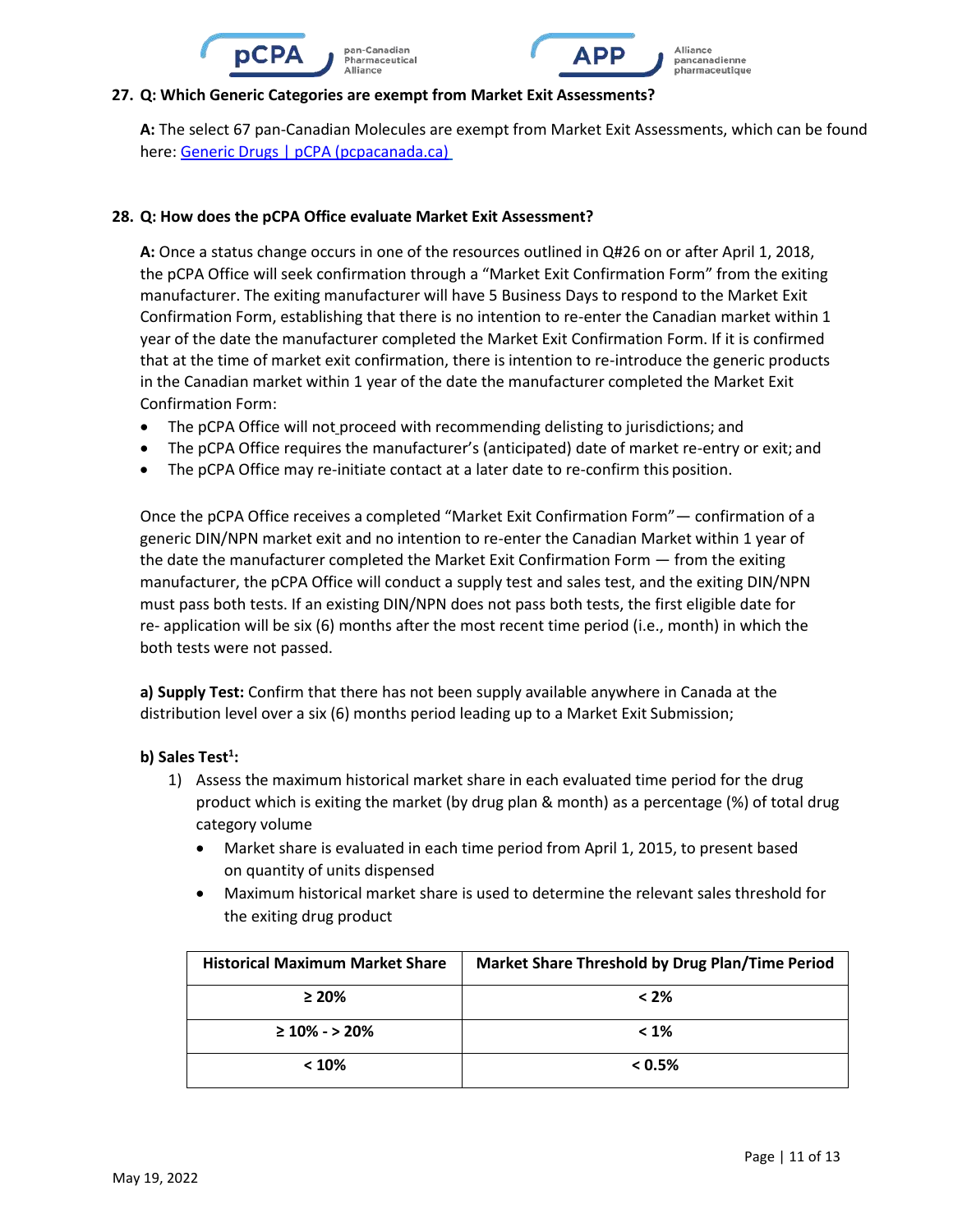



2) By jurisdiction & by time period, evaluated over the past sixmonths:

• If the exiting drug product exceeds the relevant sales threshold in any assessed time period or drug plan, it will not pass the Sales Test.

<sup>1</sup>Applications which fail the sales test in a small number of drug plans or due to a market-share history which is close to a relevant sales threshold may be referred to a CGPA-pCPA working group. This process will result in delays for affected applications.

Once the exiting DIN/NPN passes the pCPA checks, the remaining competitor DINs/NPNs in the Generic Category are eligible for TPF assessment by the pCPA Office.

The pCPA Office will process the submitted Market Exit TPF Pricing Confirmation Form and will recommend delisting of exiting DIN/NPN to all jurisdictions and provide the new assessed tier/price.

[Eligibility for Market Exit assessments is further outlined in the Market Exit TPF Eligibility](http://formulary.drugplan.ehealthsask.ca/PDFs/Market%20Exit%20TPF%20Eligibility%20Flowchart_20180329%20Final.pdf) [Flowchart.](http://formulary.drugplan.ehealthsask.ca/PDFs/Market%20Exit%20TPF%20Eligibility%20Flowchart_20180329%20Final.pdf)

For generic categories established through the historical products policy (please refer to question 10), a price reversal would occur for market exits with the maximum price increase being the current generic price at the time the generic category was established. For more information, regarding how the historical product policy is applied for market exits, please refer to the Historical Products Policy Examples document. Market exits that bring a generic category in the Tiered Pricing Framework will be exempt from the historical products policy and the regular Tiered Pricing Framework will apply.

The pCPA may monitor public sales data and wholesale records to verify market entry and issue a TPF Market Entry assessment if sales increase or supply is available.

#### **29. Q: How will the pCPA be notified about generic product market re-entry, triggering the TPF?**

**A:** For products that have gone through a Market Exit assessment and have been delisted from the public formularies in all jurisdictions, the manufacturer must notify the pCPA Office when they know that the DIN/NPN will be returning to the Canadian market and re-submit to the TPF to be assessed prior to listing on formularies.

#### **30. Q: How does the line extension policy work?**

**A:** A Line Extension (LE) is a new strength of a generic drug product formulation sold by the manufacturer that contains the same active ingredient or ingredients in the same dosage form. The established process is intended to proportionally price new submissions of generic Line Extension products to currently marketed generic strengths. The pCPA Office determines which scenario the LE belongs to.